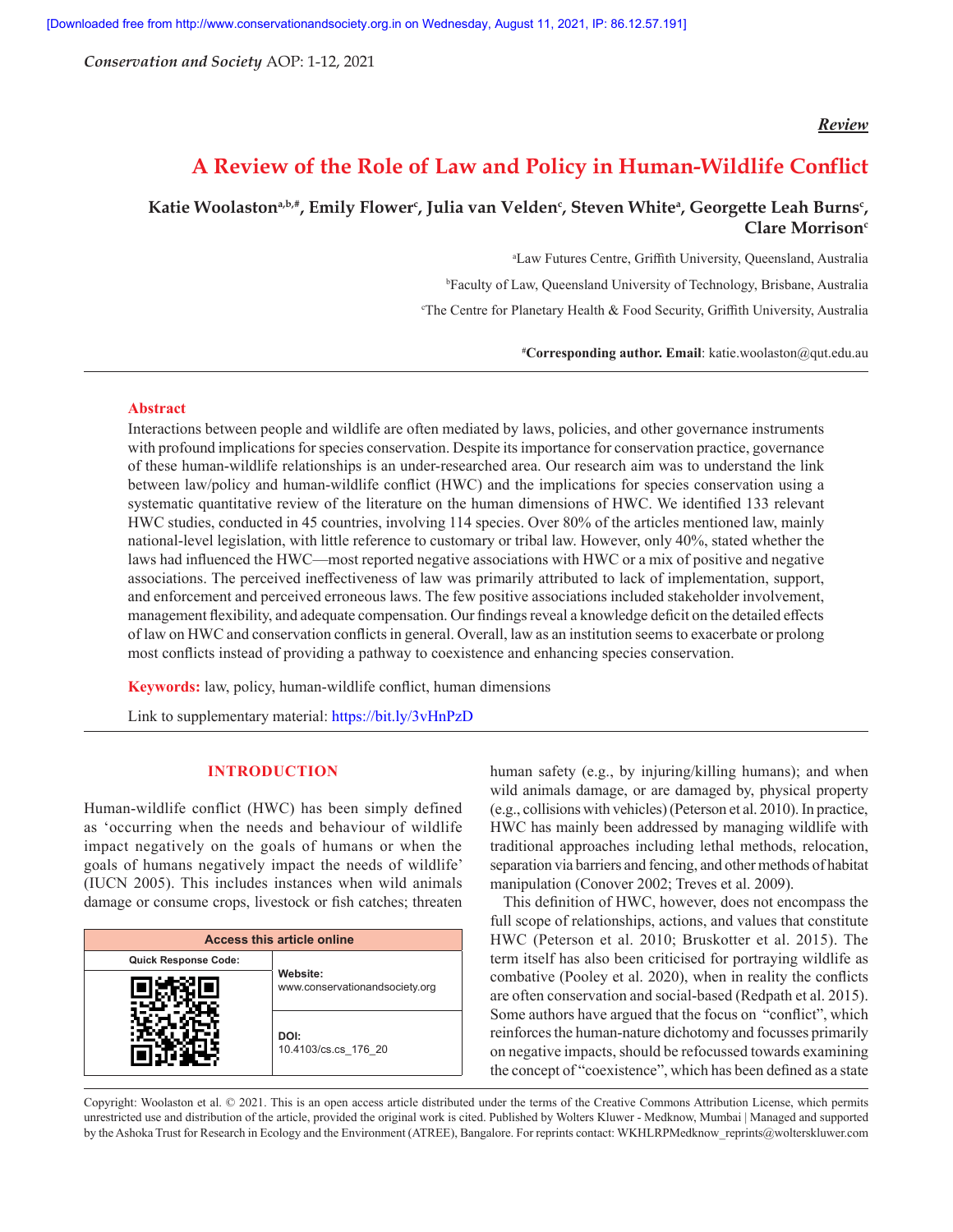where "humans and wildlife coadapt to sharing landscapes" (Pooley et al. 2020). Coexistence does not imply there is no conflict, but that it is managed to remain within tolerable levels (Pooley et al. 2020, Carter and Linnell 2016). To achieve this, institutional alignment needs to be improved such that communities can adapt broader policies to locally specific contexts (Carter and Linnell 2016).

To this end, increasing attention is given to the conception of conflicts as social, not merely environmental (Adams and Mulligan 2003; Ango et al. 2017; Dickman 2010; Hill 2015). Conflict often reflects disagreements between stakeholders over appropriate management of wildlife. This can be representative of differences in environmental values and attitudes, which are rapidly changing due to varied global influences such as technological advancement, global economic integration, and land-use changes (IPBES 2019, Chapter 2.1). They can be based on deeply rooted historical and cultural differences, and circumstances (see for example Talukdar and Gupta 2017; Bhatia et al. 2017). This makes conflict resolution an almost impossible task. Policymakers, politicians, and wildlife managers have to consider and resolve all societal influences in a given area to have an HWC policy that successfully works to reduce negative human-wildlife interactions.

The move to a sociological understanding of HWC has been exemplified in many studies, particularly literature focused on the 'human dimensions' of the conflict, hereafter 'human dimensions research'. This refers to research on the human side of the conflict, for example, the values and attitudes that people hold towards a certain species, or other stakeholders in a conflict, what drives those values and attitudes, and how they might be changed (e.g., Seifu and Beyene 2014; Ango et al. 2017; McKay et al. 2018; Noga et al. 2018). This human dimensions research is often intended to be used to shape management policies in a way that is aligned with those attitudes and values.

Whilst human dimensions research is a necessary step in the conflict response, it is not the only relevant concern. Consideration of other societal influences is needed to inform and reshape the policy response to HWC in a way that has a lasting effect. The Intergovernmental Science-Policy Platform on Biodiversity and Ecosystem Services (IPBES) stressed the indirect effect that *institutions* have on biodiversity losses and conservation outcomes, as they are 'fundamental mediators of the perceptions and values about nature and nature's contribution to people, as well as the relationship between humans and all other aspects of life on Earth' (IPBES 2019, Chapter 1). Institutions in this context are defined as formal and informal rules and norms that structure individual and collective behaviour (Ostrom 1990, 2005). Analysis of the institutional effect on human-wildlife conflict outcomes is still in early stages but has been attempted or referred to by several researchers in the HWC space (including in the political ecology space; De Motts and Hoon 2012; Rai 2019). For example, there is a common suggestion that greater understanding of other influences on conservation is needed e.g., differences in views based on varying geographical and sectoral management approaches (Lute et al. 2018); or decision-making heuristics (Heeren et al. 2017). Further, it has been suggested that the scholarship is missing a nuanced understanding of the factors that produce conflict, including an appreciation for the individual nature of each conflict (Yurco et al. 2017).

Notwithstanding the efforts of various social scientists (see for example Margulies 2018; Mathur 2014), the institutional influence on HWC remains underdeveloped in the literature, including the role of the institutions of law and policy in the resolution of HWC. IPBES states that legal institutions may be indirect drivers of change (and in this case conflict) because of their impact on market mechanisms and production processes, standard-setting, local community coordination, securing collective rights, property and resource-use rights, protected areas and other conservation policies such as payments for ecosystem services (IPBES 2019, Chapter 2.1).

This paper seeks to move the literature forward by examining whether the human dimensions research has captured the effect of law and policy as institutional influences in HWC. As a societal institution, one way of conceptualising the law is as a system of socially controlled and sanctioned norms and morality (e.g. Akers 1965). We postulate that the law is one potential institution that affects human values and attitudes to wildlife, and therefore can affect HWC. Law cuts across cultures, boundaries, and conflicts and is often a rigid and significant influence on human behaviour in circumstances of HWC. For example, law can mandate the designation of protected areas, which in turn can shape the relationship people have with land and animal species within it. However, the influence of law can extend beyond control of behaviour to influence the values and attitudes that people hold towards wildlife and other stakeholders in a conflict. For example, if a person can no longer use land due to legal changes rendering it a protected area, that person could develop anger and resentment towards the endangered species being protected within that area, the conservationists and other stakeholders who lobbied for the protected area, and the law-makers themselves, fuelling further social conflict. Several studies show that the law may affect HWC in multiple ways. Topdown governance approaches can increase animosity between stakeholders and result in prolonged or exacerbated conflict (D'Anna et al. 2016; Storie and Bell 2016). Conversely, a proliferation of collaborative and stakeholder-inclusive legal mechanisms can increase engagement with conflict resolution and improve outcomes (Treves et al. 2009). In light of this, and global calls for increasing ties between science, stakeholders, and the law (IPBES 2019); analysis of the link between law, policy, and HWC is urgent and necessary.

This article aims to test the hypothesis that law may have significant impacts on HWC, as demonstrated in current human dimensions research, and better understand any links between law, HWC, and human attitudes to conflict, whether it be by way of normative influence or conflict aggravator (i.e., whether the law has a positive or negative association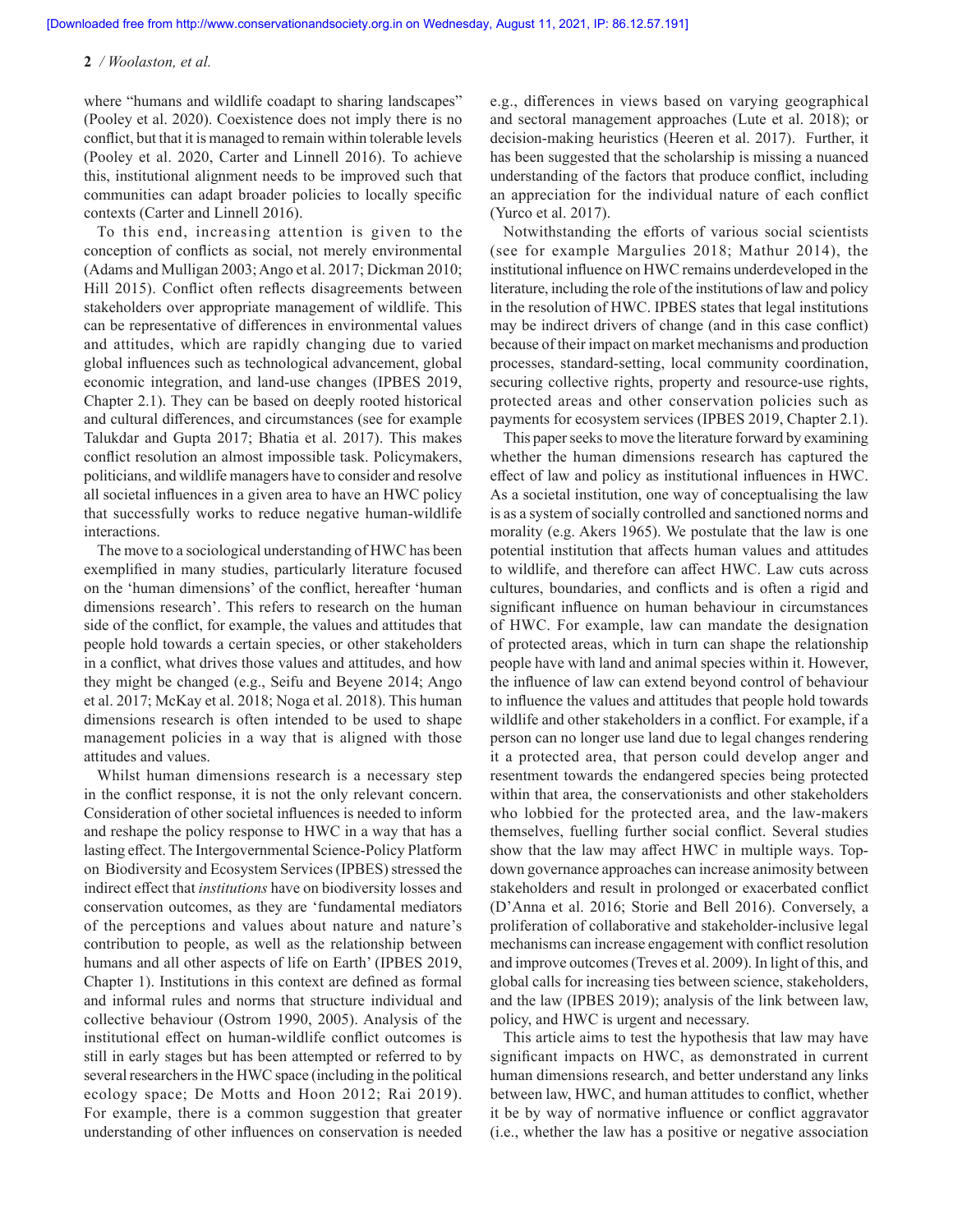with HWC). Although this connection has been considered by various authors in the discipline of law (see for example Trouwborst 2010; Couzens 2013; Woolaston 2018), there appears to be a real gap in this connection in the conservation science literature. This is tested at first instance by analysing the way that law is considered and discussed by human participants in human dimensions research. We conducted a systematic quantitative literature review of empirical human dimensions research (where human subjects were interviewed or surveyed about their attitudes and values towards wildlife and specific conflicts) published between January 2000 and January 2019. The purpose was to discover whether the theorised links between law, policy, and conflict are considered by wildlife conservation scientists and managers in HWC research and articulated or acknowledged by participants, and, if so, which types of laws and policies are viewed as having a positive association with HWC (i.e., either do not exacerbate the conflict or help to alleviate the conflict) and which have a negative association with HWC (i.e., increase or prolong the conflict).

We note a limitation of the study, in that conservation scientists are unlikely to have a deep understanding of the legal structures surrounding a conflict, nor focus primarily on law as an object that can affect human values and attitudes. Also, papers that address the law/conflict nexus in some capacity, but are not empirical human dimensions research, fall outside of our search terms. However, we suggest that the benefit of this study is twofold. First, we suggest that law is a human dimensions issue and so should be considered in the human dimensions research space. This study analyses whether it is a current consideration in empirical research. Second, without preliminary information on how law may be associated with values and attitudes, as expressed by human participants, we cannot understand the effect of the law on HWC and cannot begin the process of addressing this part of the conflict. We suggest that this study be used to promote further empirical research that focuses directly on values and attitudes to law in situations of conflict, and their subsequent effect on conflict resolution in the context of wildlife conservation.

#### **MATERIALS AND METHODS**

We conducted a systematic quantitative literature review (SQLR) to identify relevant articles and extract the required data. This type of review allows literature to be collated and interpreted in a structured and comprehensive manner, using an evidence-based framework (Pullin and Stewart 2006). Understanding gaps in knowledge and visualising trends in a topic facilitates effective future research, a vital step towards establishing an evidence-base on a conservation issue (Sutherland et al. 2004; Pullin and Knight 2009). Although systematic reviews on human-wildlife conflict (HWC) exist (e.g. Inskip and Zimmermann 2009; Kansky and Knight 2014; Eklund et al. 2017; van Eeden et al. 2018), none have explored the link between HWC and law.

## **SQLR steps**

Using the SQLR methodology, we collected the data using four clearly defined steps (Pullin and Stewart 2006; Pickering and Byrne 2014). In step one, we formulated the topic and searched online databases using keywords to identify relevant articles ( "planning"). Step two involved an initial screening of the articles collected to exclude those that were obviously irrelevant and a more detailed screening to ensure only articles directly related to the topic of human dimensions of human-wildlife conflict remained ("searching"). Step three involved extracting data into a structured database ("data extraction"), and then data were analysed for trends in step four ("data synthesis"). This process is described further below and is illustrated in Supplementary Figure S1.

*Step one (planning): Articles identified from searches of online databases*

We searched four commonly used online databases (Scopus, Science Direct, HeinOnline, Index to Legal Periodicals and Books) to identify articles that described empirical human dimensions research relating to HWC and law. Our key search terms were (law OR legal OR legislation OR proclamations OR jurisdiction OR court OR tribunal OR illegal OR offence OR prosecution OR conviction OR sentence OR policy) AND (wildlife OR conservation OR biodiversity) AND (conflict OR 'biodiversity conflict' OR coexistence OR co-existence OR human-wildlife OR human). As the overall purpose of our SQLR was to gather evidence on the ground level assessment of law in situations of HWC, we did not focus on articles that generally described or reviewed laws, legislation, and/or policies. Instead, we focused on the literature that empirically detailed stakeholder attitudes and on-ground application of the law. Keyword restrictions mean we may have missed taxon-specific papers or more specific instances of conflict that did not include any law/policy references. All databases were searched for relevant articles published between January 2000 and January 2019. An initial search was conducted on 3 March 2018, and the search was updated on 20 January 2019. This date range was selected because human dimensions papers proliferated in that period and to avoid including outdated research. We limited our search to peer-reviewed journal articles and early access papers published in English. This search excluded grey literature, editorials, comments, reviews, white papers, books and book chapters, and conference proceedings, as such literature rarely included empirical data specific to the search. All articles found meeting our criteria were entered into an Endnote library  $(n = 3882)$ .

*Step two (searching): Initial screening of Endnote library and identification of articles specifically relating to HWC*

We manually searched the Endnote library created in Step one to exclude unrelated or irrelevant articles. The initial screening exclusions were (i) articles where only the title, abstract, and keywords were in English, (ii) non-peer-reviewed articles, e.g. editorials, books, conference reviews, grey literature, (iii) articles where the topic used in the paper did not match the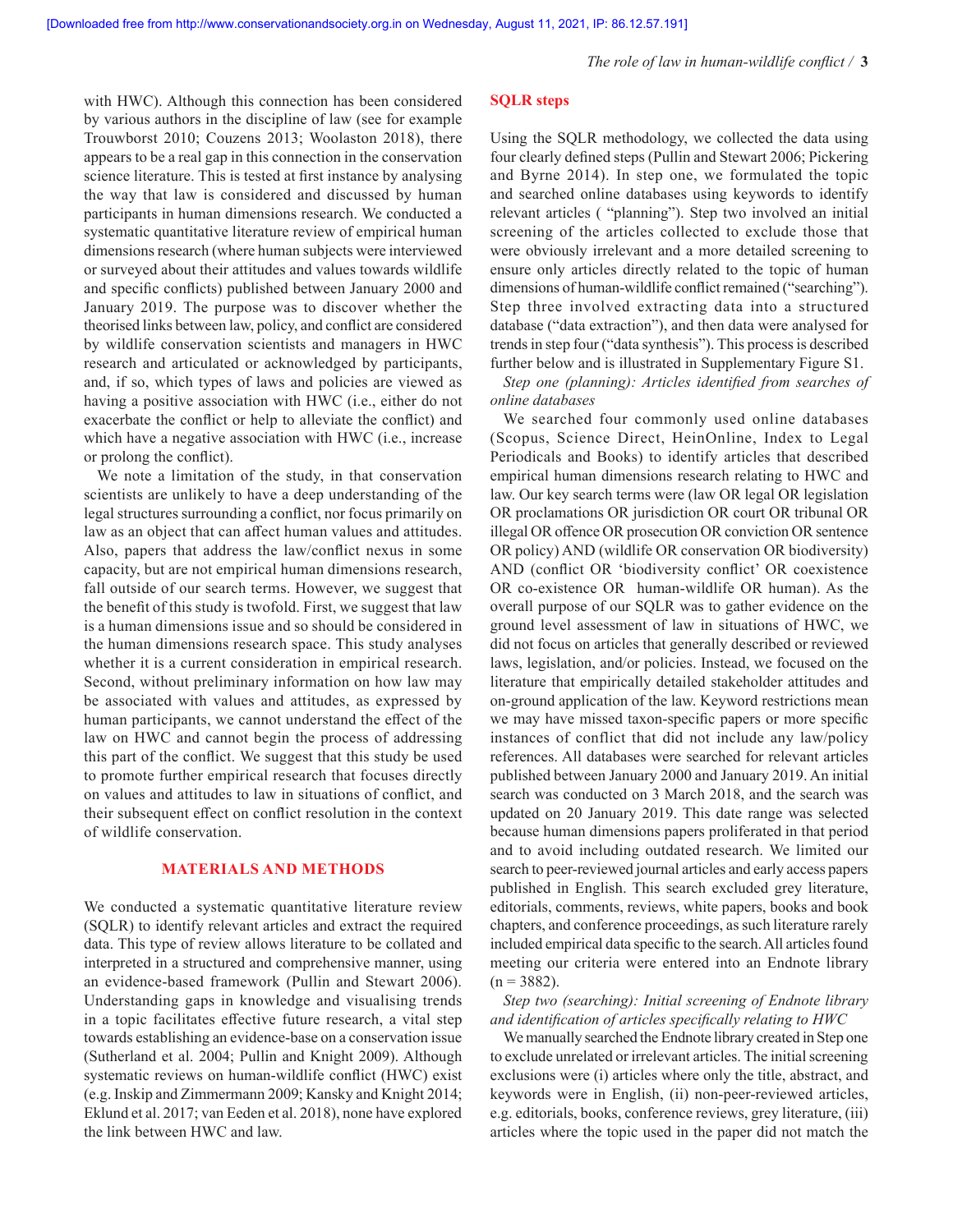review topic (e.g. focused on a description of the legislation), and (iv) articles where the topic was only used in the keywords and/or references and was not a major focus of the paper. This library contained 2856 articles.

We further refined this initial library to remove articles that were not directly relevant to our review topic. Specifically, these exclusions related to articles involving: (i) broader issues such as climate change, habitat loss, and deforestation that did not specifically mention HWC in any form in the abstract, (ii) social conflict regarding energy or the issues mentioned above, (iii) non-wildlife related fisheries conflicts (e.g. fishing rights), (iv) livestock management and pastoral practices unless they existed as a direct response to HWC (i.e. HWC was explicitly mentioned), (v) coexistence between different wildlife species, (vii) articles where HWC was only included in the discussion as an identified need for further research or something that might be applied to a review topic field, and (viii) those that presented only secondary data (e.g. reviews). The final library for step two contained 133 articles (see Supplementary List S1 for list of articles).

*Step three and four (data extraction and synthesis): Analysis of trends*

We extracted the data from 133 selected articles into categories (see Supplementary Table S1 for details of categories). We then examined several geographical and thematic trends using descriptive summary statistics in Excel. The R package *fmsb* (v.0.6.3; Nakazawa 2018) was used to compile the radar charts. The analysis included summarising (i) geographic trends in authors and study locations, (ii) taxonomic trends in species/ species groups involved in the conflict, (iii) methodological patterns in study type, data type, and discipline, (iv) types of conflict involved, (v) mitigation techniques used to ameliorate the conflict, (vi) types of law involved, (vii) the effect of the law on the conflict, and (viii) types of policy involved. Where the effect of the law was not clearly delineated by the authors of the subject papers, we judged the effect based on the papers conclusions and statements/quotes from participants. We also examined the interactions and relationships between these trends.

#### **RESULTS**

#### **General publishing information and study methodology**

Most of the 133 studies included in the final analysis were published in environmental science  $(n = 110)$ , biological science ( $n = 74$ ), and/or environmental social science-related journals  $(n = 43)$ . Relatively few were published in economics  $(n = 7)$ , law  $(n = 5)$ , energy  $(n = 6)$  or business-focused  $(n = 3)$  journals.

Five main data collection methods were used in the studies: interviews ( $n = 99$ ), written questionnaires ( $n = 47$ ), literature surveys ( $n = 31$ ), observations ( $n = 30$ ) and focus groups  $(n=24)$ . Over 40% of the studies  $(n=57)$  used only one type of method (primarily interviews, questionnaires) while the others used multiple data collection methods. Study participants

were broadly classified into six major groups: individuals affected by HWC (e.g., villagers), commercial organisations, rangers or scouts, conservation groups or NGOs, scientists or academics, and government or state. Most study participants were individuals from local communities ( $n = 118$  studies), followed by government officials  $(n = 44)$ , commercial organisations ( $n = 32$ ) and NGOs ( $n = 28$ ). Relatively few participants were from academic ( $n = 19$ ) or ranger ( $n = 12$ ) groups. Fifty-nine studies involved participants from more than one group (2-6 groups) while 74 studies only involved participants from one of the groups (72 studies just with individuals, 1 with government, 1 with rangers).

#### **Geographic trends**

The 133 studies were conducted in 45 different countries (Supplementary Figure S2). The most studied countries were India ( $n = 16$ ), USA ( $n = 15$ ) and Sweden ( $n = 10$ ), with the remaining countries being the focus of between 1 and 7 articles (19 countries with 1 article, 23 countries with 2-7 articles). Of the 133 studies, 101 were focused on a specific region (e.g. state, province, county) within the country, four were specifically focused at the national level and the remainder did not specify the region. Over  $60\%$  (n = 62) of the 101 regionspecific studies were only conducted in one location while the remainder were conducted in several sites/locations.

## **Taxonomic trends**

A total of 114 species were identified in the 133 studies. The vast majority were mammals (90 species) followed by birds (18 species). Only three reptile species were identified (python, crocodile, and tortoise). Several articles either did not specify the species involved or identified them very broadly; for example, monkeys, pigs, and carnivores. The most commonly discussed taxonomic groups were felines (e.g., lions, pumas, cougars, and tigers,  $n = 55$ ), canines (including wolves, jackals, and coyotes,  $n = 47$ ), primates (e.g., baboons, monkeys, and chimpanzees,  $n = 35$ ), bears (e.g., Brown, Asiatic Black, and Sloth bears, n = 29), deer (including elk, gazelles, antelopes,  $n = 19$ ), elephants ( $n = 16$ ) and pigs (including boars and hogs,  $n = 14$ ). The most common bird groups were predatory birds (e.g., falcons, kites,  $n = 6$ ), game birds (e.g., partridge, pheasants,  $n = 4$ ) and corvids (e.g., crows, jackdaws, magpies,  $n = 4$ ). Wolves ( $n = 25$ ) were the most highly represented individual species.

## **Conflict trends**

We divided HWC reported in the included studies into 13 types (Supplementary Figure S3). The most common conflicts revolved around livestock predation ( $n = 60$ ), crop destruction  $(n = 48)$ , attacks on humans  $(n = 21)$ , domestic animal predation (i.e. pets,  $n = 10$ ) and property damage ( $n = 10$ ). Livestock and domestic animal predation generally involved big cats ( $n = 37$ ), wolves ( $n = 19$ ), bears ( $n = 14$ ) and other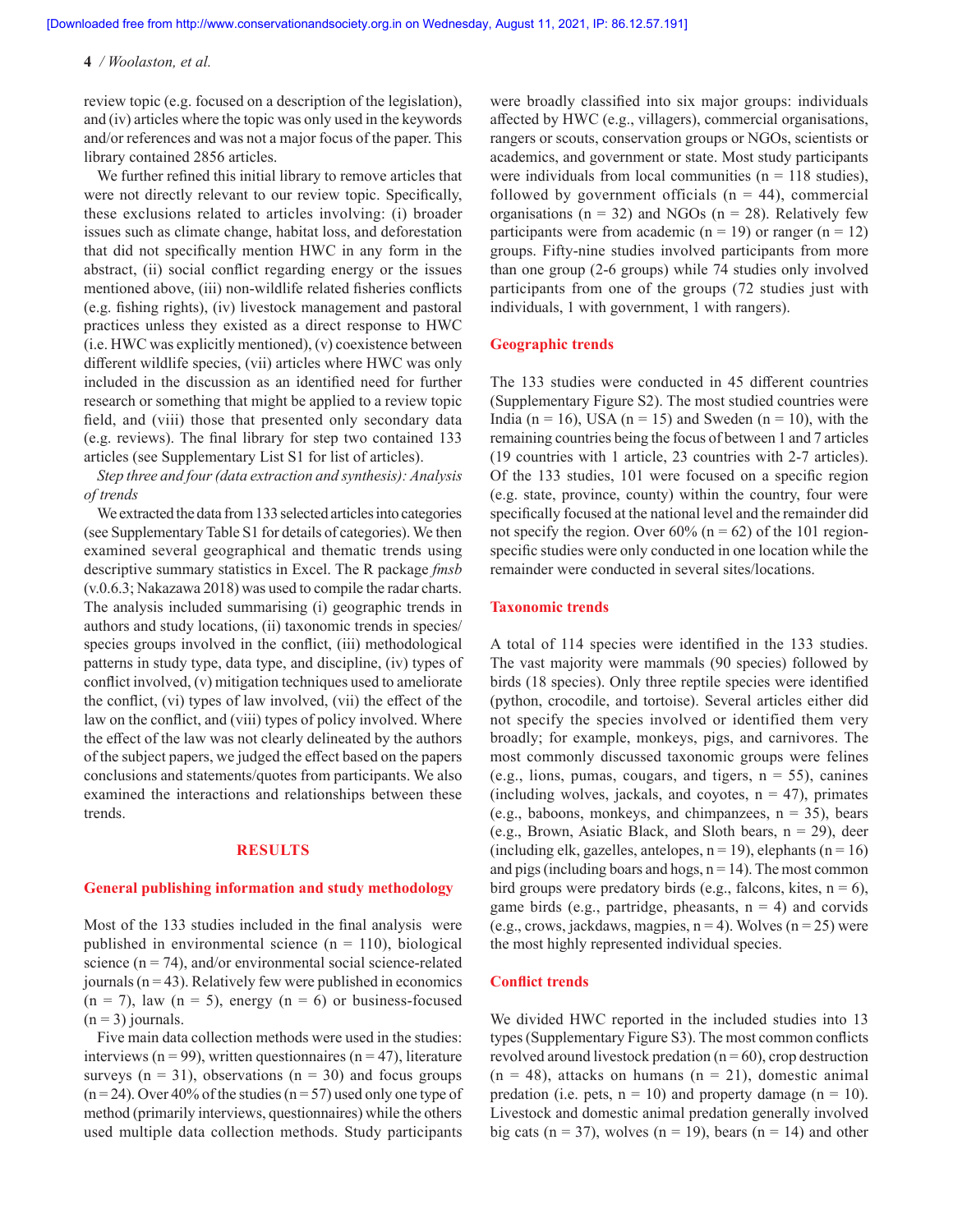carnivorous species ( $n = 27$ ), while crop damage primarily involved primates ( $n = 15$ ), elephants ( $n = 12$ ), pigs ( $n = 12$ ) and birds ( $n = 6$ ). Attacks on humans were mostly associated with big cats ( $n = 10$ ), elephants ( $n = 5$ ), bears ( $n = 5$ ), wolves  $(n = 4)$  and dingoes  $(n = 2)$ . Property damage was generally caused by conflict with bears ( $n = 6$ ) and elephants ( $n = 5$ ). In 54 studies, more than one type of conflict was reported, either due to multiple issues with one species (e.g., human and livestock predation by tigers) or multiple issues with a range of species in one location (e.g., crop destruction and property damage by elephants, baboons, and pigs).

We identified 17 different HWC mitigation techniques from the data. The most common techniques reported were the illegal killing of wildlife by shooting or poisoning  $(n = 52)$ ; compensation for humans, both financial and non-financial  $(n = 41)$ ; legal killing including reduction programs or planned culls ( $n = 30$ ); fencing ( $n = 16$ ) and guarding by humans or guard dogs ( $n = 11$ ). Less common techniques included education programs ( $n = 3$ ), traditional tribal management  $(n = 2)$ , village resettlement in the case of tiger predation on humans ( $n = 2$ ), and revenue sharing from tourism ( $n = 1$ ). Seventeen articles did not specify the type of mitigation used. Fifty-two articles (39%) reported the use of more than one mitigation technique.

#### **Human-wildlife conflict and law**

Over 80% of the studies ( $n = 108$ ) specifically mentioned law in relation to the HWC, e.g., the relevant legislation that applied to or governed the conflict, the role of the legislation in the outcome of the conflict, whether observed mitigation techniques were prescribed or precluded by legislation. Of these, 57 (53%) specifically mentioned the relevant law by name (see Supplementary Table S2 for specific laws). The level of government the law related to (i.e., local, national, international) was mentioned by 70 of the 108 studies (65%). Most studies related to law at the national level ( $n = 57$ ), followed by international ( $n = 18$ ) and local law ( $n = 13$ ). Most studies discussed law at one level ( $n = 53$ ) with 16 discussing law at two levels  $(local + national or national + international)$ and only one discussing all three levels. Customary law was referred to in 15 articles: 11 mentioned tribal law, two mentioned religious law, while two did not clearly state what type of customary law was being referred to in the article. Only one article referring to customary law was from a Global North country (wolf management by Native Americans in the USA). The remaining customary law articles were from African  $(n = 8)$ , Asian  $(n = 6)$  or South American  $(n = 1)$  countries.

## **Human-wildlife conflict and policy**

Policies relating to HWC (e.g. species management plans, National Action Plans, National Development Plans, National Park Management Plans) were mentioned in 84 (63%) of the studies. However, only 54 (40%) studies stated the name of policy. Studies based in the high-income countries were more likely to mention policy and identify the specific policies relevant to HWC compared to those based in the low-income countries. Most of the policies discussed in the studies based in high-income countries were either species management/ recovery plans (70%), or national biodiversity plans/strategies (17%). In low-income countries, policies related to national biodiversity plans (50%) or national development plans (25%) were most commonly identified. No articles from low-income countries mentioned international or regional policies.

#### **The effect of law and policy on human-wildlife conflict**

Over 40% of the studies ( $n = 55$ ) did not state whether the law had influenced the HWC discussed. Studies which did state the law's effect mainly reported that the law had negative  $(n = 49)$ , or a mix of positive and negative  $(n = 21)$ , consequences on HWC. The law was reported to have a positive association with HWC in only seven studies. There were no obvious geographic or taxonomic trends in the impacts of law on HWC (Tables 1a and 1b).

Several reasons were provided for why the law was perceived as not effective in managing HWC. The most common reasons were lack of implementation of the law  $(n =$ 44 studies), lack of local support for the law  $(n = 31)$ , lack of enforcement ( $n = 30$ ) and laws that were considered erroneous or unnecessary by stakeholders (whether the laws were in technical error or not) ( $n = 19$ ). The type of complaints varied within each of these categories. For example, problems with implementation varied between the complexity of bureaucratic procedures surrounding controlled shooting (e.g., Weladji and Tchamba, 2003), difficulty in obtaining compensation payments under programs, or payments that did not equate to the losses sustained (e.g., Dondina et al. 2015; Harihar et al. 2014; Heikkinen et al. 2011; Maikhuri et al. 2001). Implementation issues also arose where collaboration with local stakeholders in the implementation of laws was lacking (e.g., MacKenzie et al. 2017) or devolution of power to a regional or local level was complicated (e.g., McBeath 2004; Risvoll et al. 2016).

Complaints about lack of enforcement were largely concerned with the illegal killing of wildlife (e.g. Kaltenborn et al. 2005; Gandiwa 2011; Espinosa and Jacobson 2012). For example, lack of enforcement against illegal wolf killing in Italy (reflected by a non-existent history of prosecutions) was seen as evidence of an informal policy approach of neglect towards the practice (Vitali 2014). Meanwhile, many studies questioned the lack of legal lethal control by governing bodies (Vitali 2014). Lack of enforcement was also an issue for encroachment into protected areas (Harihar et al. 2015; Fentaw and Duba 2017).

Many laws lacked support because of a lack of transparency (e.g., Espinosa and Jacobson 2012). Associated with this were complaints about lack of consultation and the presence of top-down legal and management approaches (e.g., Maikhuri et al. 2000; Pohja-Mykrä and Kurki 2014; Eriksson et al. 2016). Also, a general lack of trust in the management authority and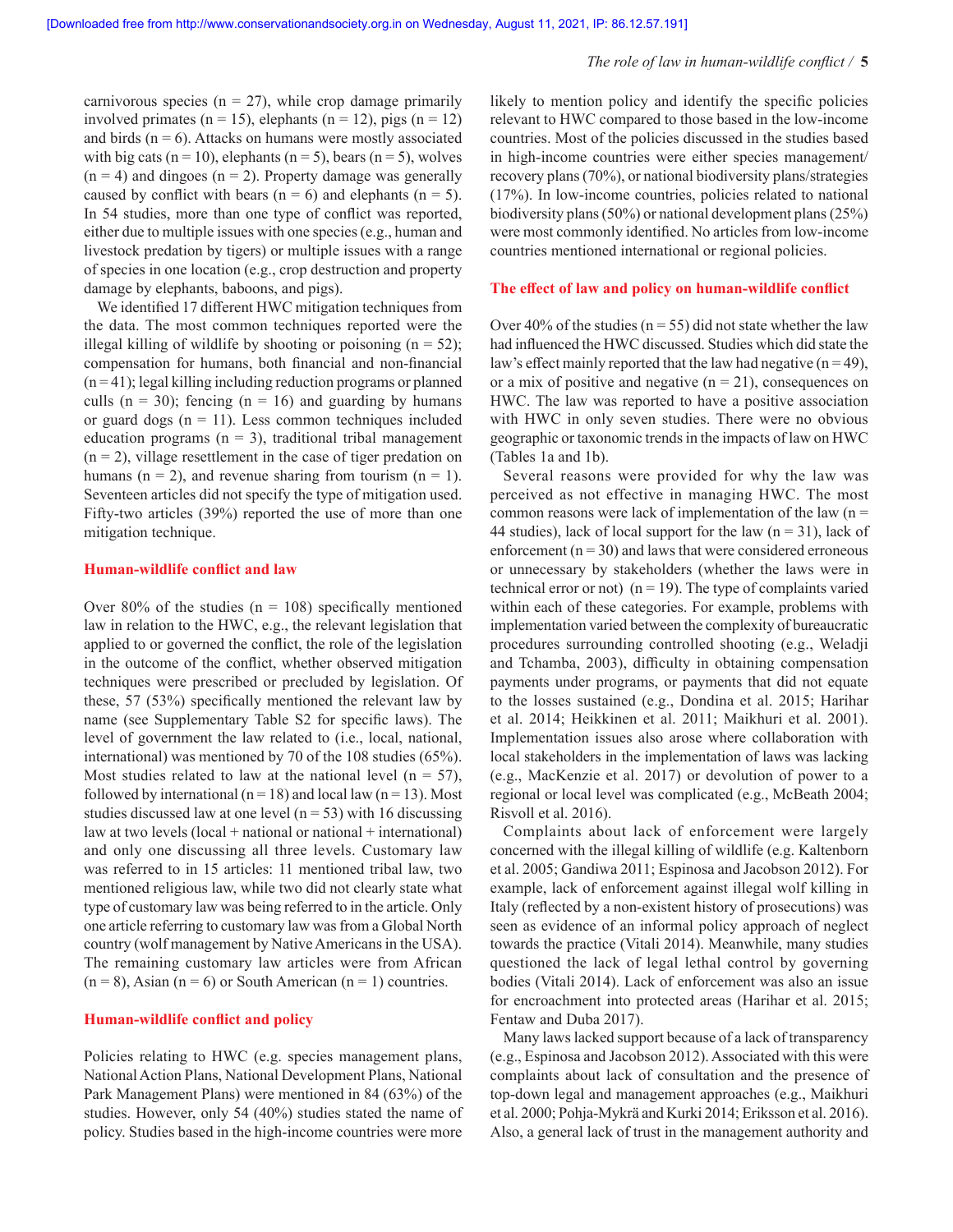| $\sigma$ , $\sigma$ , $\sigma$ , $\sigma$ , $\sigma$ , $\sigma$ , $\sigma$ , $\sigma$ , $\sigma$ , $\sigma$ , $\sigma$ , $\sigma$ , $\sigma$ , $\sigma$ , $\sigma$ , $\sigma$ , $\sigma$ , $\sigma$ , $\sigma$ , $\sigma$ , $\sigma$ , $\sigma$ , $\sigma$ , $\sigma$ , $\sigma$ , $\sigma$ , $\sigma$ , $\sigma$ , $\sigma$ , $\sigma$ , $\sigma$ , $\sigma$ , $\sigma$ , $\sigma$ , $\sigma$ , $\sigma$ , $\sigma$ , |                          |            |                         |            |                                      |  |  |
|------------------------------------------------------------------------------------------------------------------------------------------------------------------------------------------------------------------------------------------------------------------------------------------------------------------------------------------------------------------------------------------------------------------------|--------------------------|------------|-------------------------|------------|--------------------------------------|--|--|
| Law had negative effect                                                                                                                                                                                                                                                                                                                                                                                                |                          |            | Law had positive effect |            | Law had positive and negative effect |  |  |
| Country                                                                                                                                                                                                                                                                                                                                                                                                                | <b>Number of studies</b> | Country    | Number of studies       | Country    | <b>Number of studies</b>             |  |  |
| USA                                                                                                                                                                                                                                                                                                                                                                                                                    | $8(53.3\%)$              | Norway     | $2(14.3\%)$             | Australia  | 2 $(40\%)$                           |  |  |
| India                                                                                                                                                                                                                                                                                                                                                                                                                  | $7(43.8\%)$              | Canada     | 1(25%)                  | Canada     | $2(50\%)$                            |  |  |
| Finland                                                                                                                                                                                                                                                                                                                                                                                                                | 4 $(80\%)$               | China      | $1(50\%)$               | Ethiopia   | $2(28.6\%)$                          |  |  |
| Sweden                                                                                                                                                                                                                                                                                                                                                                                                                 | $4(40\%)$                | Scotland   | $1(50\%)$               | Portugal   | $2(50\%)$                            |  |  |
| Botswana                                                                                                                                                                                                                                                                                                                                                                                                               | $3(60\%)$                | <b>USA</b> | $1(6.6\%)$              | Uganda     | 2 $(66%)$                            |  |  |
| Australia                                                                                                                                                                                                                                                                                                                                                                                                              | $2(40\%)$                |            |                         | <b>USA</b> | $2(12.2\%)$                          |  |  |
| Cameroon                                                                                                                                                                                                                                                                                                                                                                                                               | $2(50\%)$                |            |                         | Botswana   | $1(16.7\%)$                          |  |  |
| Canada                                                                                                                                                                                                                                                                                                                                                                                                                 | $2(50\%)$                |            |                         | Germany    | $1(100\%)$                           |  |  |
| Ethiopia                                                                                                                                                                                                                                                                                                                                                                                                               | 2 $(28.6\%)$             |            |                         | Ghana      | $1(50\%)$                            |  |  |
| Italy                                                                                                                                                                                                                                                                                                                                                                                                                  | 1(25%)                   |            |                         | Indonesia  | 1(25%)                               |  |  |
| Mauritius                                                                                                                                                                                                                                                                                                                                                                                                              | $1(100\%)$               |            |                         | Kenya      | 1(25%)                               |  |  |
| Rwanda                                                                                                                                                                                                                                                                                                                                                                                                                 | $1(100\%)$               |            |                         | Mexico     | $1(100\%)$                           |  |  |
| Scotland                                                                                                                                                                                                                                                                                                                                                                                                               | $1(50\%)$                |            |                         | Nepal      | 1(25%)                               |  |  |
| Spain                                                                                                                                                                                                                                                                                                                                                                                                                  | $1(100\%)$               |            |                         | Norway     | $1(14.3\%)$                          |  |  |
|                                                                                                                                                                                                                                                                                                                                                                                                                        |                          |            |                         | Romania    | $1(100\%)$                           |  |  |
|                                                                                                                                                                                                                                                                                                                                                                                                                        |                          |            |                         | Zimbabwe   | $1(100\%)$                           |  |  |

*Table 1a Geographic distribution of human‑wildlife studies affected by laws*

|                                                                   | Table 1b |  |
|-------------------------------------------------------------------|----------|--|
| Taxonomic distribution of human-wildlife studies affected by laws |          |  |

| Law had negative effect |                          | Law had positive effect |                          | Law had positive and negative effect |                          |
|-------------------------|--------------------------|-------------------------|--------------------------|--------------------------------------|--------------------------|
| Taxonomic group         | <b>Number of studies</b> | <b>Taxonomic group</b>  | <b>Number of studies</b> | Taxonomic group                      | <b>Number of studies</b> |
| Canines                 | 24(51%)                  | Cats                    | $2(3.6\%)$               | Cats                                 | $6(10.9\%)$              |
| Cats                    | $12(21.8\%)$             | <b>Bears</b>            | $(3.4\%)$                | <b>Bears</b>                         | $4(13.8\%)$              |
| <b>Bears</b>            | 11(38%)                  | Canines                 | $(2.1\%)$                | Deer                                 | 4(21%)                   |
| Primates                | $8(22.9\%)$              | Deer                    | $1(5.3\%)$               | Elephant                             | $3(18.8\%)$              |
| Elephant                | $7(43.8\%)$              |                         |                          | Primates                             | $3(8.6\%)$               |
| Pigs/hogs               | $7(50\%)$                |                         |                          | Canines                              | $2(4.2\%)$               |
| <b>Birds</b>            | $5(26.3\%)$              |                         |                          | Pigs/hogs                            | $2(14.3\%)$              |
| Deer                    | $5(26.3\%)$              |                         |                          | <b>Birds</b>                         | $1(5.3\%)$               |
|                         |                          |                         |                          | Reptiles                             | (33%)                    |

Note: Numbers in parentheses represent the proportion of studies for each country or taxon. Percentages for each country/taxon across the three categories do not always sum to 100% as not all studies demonstrated an effect of law on the HWC reported

law-makers led to lack of support for the end result, regardless of whether the laws would have been acceptable (e.g. O'Rourke 2014; Young et al. 2015; Dorresteijn et al. 2016).

Common complaints within the category of erroneous laws included inappropriate banning of hunting (e.g., Dixon et al. 2009; Von Essen and Allen 2017), affecting locals' livelihoods (e.g., Maikhuri et al. 2000; Wiafe 2016), and increased numbers of "pest" animals (e.g., Dickman et al. 2014). Similarly, laws that banned herding in protected areas were considered erroneous for various reasons, for example, Hazzah et al. (2013) suggested the erroneous law had a negative effect on attitudes towards lions. Other reasons for laws having a negative impact included lack of monitoring  $(n = 14)$ , plurality or conflict of laws  $(n = 9)$ , lack of local knowledge of law  $(n = 10)$ , and the law being unclear or vague ( $n = 8$ ).

The law was thought to have a positive impact on human-wildlife conflict for five primary reasons. The most common reason included the participation/involvement of all stakeholders in the management of the issue  $(n = 10)$ . For example, one successful policy was:

*"governed from the bottom-up; the governance procedures used are developed regionally, in collaboration with the Farmers' Union and local municipalities. Farmers were actively involved in the initiation of the scheme and have had an opportunity to communicate their concerns about the scheme"* 

#### *(Eythórsson et al. 2017, S238).*

Co-management of buffer zones and protected areas also resulted in more positive attitudes and local development (e.g., Gurung et al. 2009).

Flexibility in management via adaptive practices was the second most common reason that law had a positive impact on HWC ( $n = 7$ ), with various studies combining the effects of adaptive co-management. For example, Tuvendal et al. (2015, 15948), analysed the community-based Goose Management Group (GMG) and found that:

*"it is not the ability of the group to be adaptive that is the defining characteristic of the GMG. Above all, its success lies in establishing a collaborative arena for sharing experiences and addressing problems, justifying that the GMG is better described as an example of adaptive co-management".*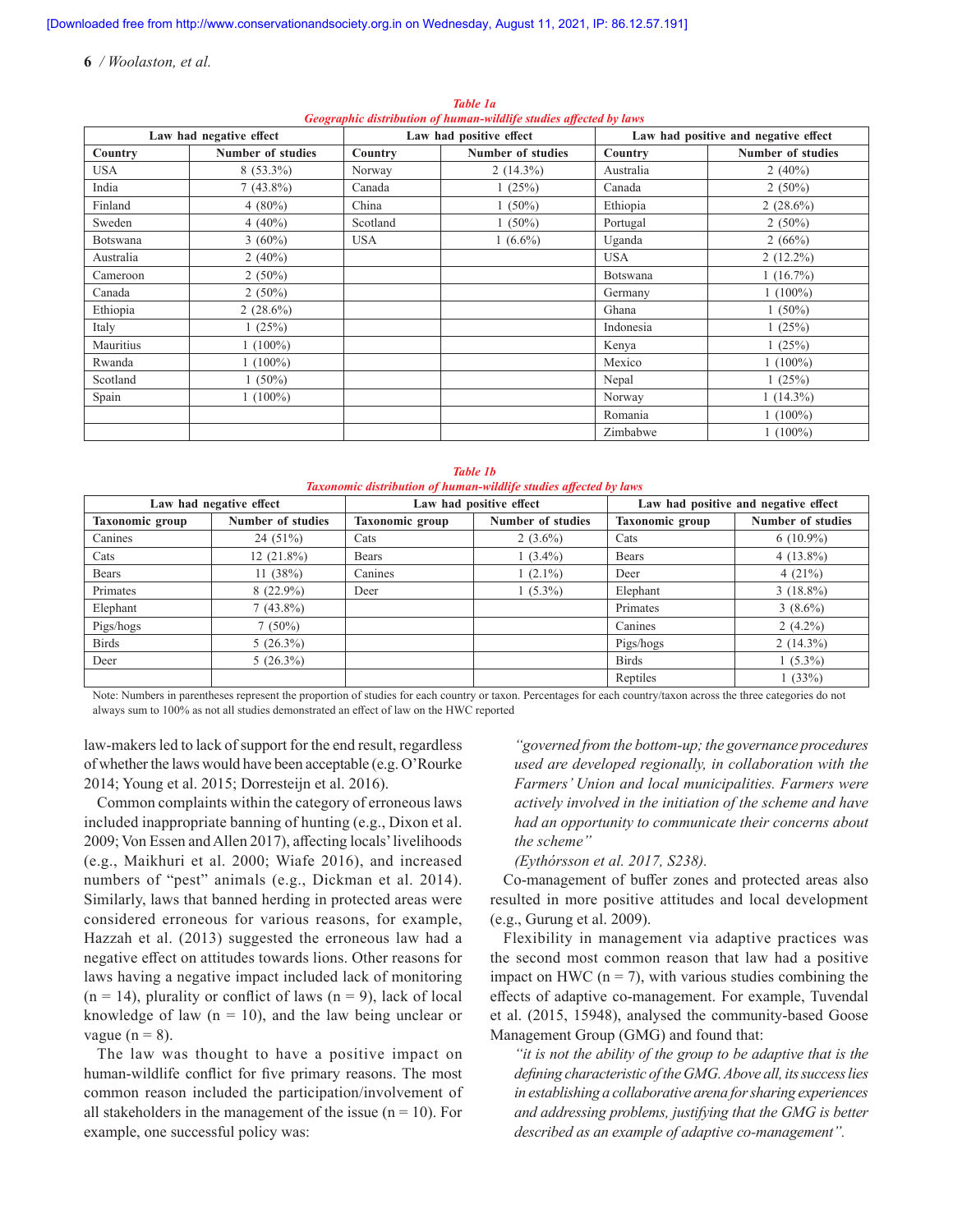Other reasons included appropriate levels of enforcement and punishment ( $n = 5$ ), adequate compensation ( $n = 5$ ), and the creation of wildlife viewing opportunities  $(n = 2)$ .

The reasons reported for the law not working, when compared with the various mitigation techniques used (Figure 1), revealed that compensation failed and illegal killing was deemed necessary due to implementation problems relating to the law. Illegal killing was also deemed necessary by stakeholders to mitigate conflict due to a lack of support for the current law ( $n = 13$ ). Legal killing of animals failed at a social level due to lack of support for the law  $(n = 11)$ . Fencing as a mitigation strategy most often failed due to problems with implementation ( $n = 12$ ) and enforcement of laws ( $n = 7$ ).

Laws with a negative effect on conflict were most commonly national laws ( $n = 17$  studies), followed by a combination of national and international laws  $(n = 8)$ . Laws that had a mixed effect (i.e., both positive and negative effects) were most commonly local laws  $(n = 8)$ . Laws that had a positive effect were spread equally between national, local, and international law  $(n = 1$  each).

Compensation was less prevalent in North America  $(n = 2)$ , South America, and Oceania (both  $n = 0$ ) compared to Africa  $(n = 9)$ , Europe  $(n = 14)$ , and Asia  $(n = 17)$ . Illegal killing as a mitigation strategy also followed this pattern. Legal killing was predominantly found in Europe  $(n = 11)$  and North America  $(n = 7)$ . Fencing and guarding were predominantly used in Asia ( $n = 8$  and  $n = 7$ , respectively) and Africa ( $n = 5$  and  $n = 6$ , respectively). However, when comparing the reasons reported for the law to work using the various mitigation techniques mentioned, we found that compensation largely succeeded due to adequate levels of reimbursement  $(n = 5)$ and co-management  $(n = 4)$ . Scaring animals away from resources (e.g., crops and/or livestock) was successful due to participation by local communities  $(n = 3)$  and inclusion of adaptive management practices  $(n = 3)$ . Community participation ( $n = 3$ ) and enforcement of laws ( $n = 2$ ) regarding punishment for illegal killings also somewhat succeeded as a mitigation technique.

#### **DISCUSSION**

The results indicate two primary issues that require further exploration: 1. Law and policy are not widely discussed in human dimensions of HWC literature, and 2. Where they are discussed, they are mostly negatively associated with values and attitudes surrounding HWC. This has profound implications for conservation, as law and governance instruments have been shown to influence the way that people interact with and think about wildlife. Without adequate consideration of these links, conservation attempts via law and/or policy may not be publicly accepted, risking positive conservation outcomes.

## **Law and policy as the missing link in HWC studies**

The association of law with human-wildlife conflict appears underestimated and under-evaluated in the human dimensions of HWC literature. Although the 133 studies are generally diverse in geographical and taxonomic focus, and most superficially mention law in some form, many failed to assess



**Figure 1**

*Radar charts of the four most commonly studied human-wildlife conflict mitigation techniques, indicating the frequency for each reason the law was reported to not work. The outer circle represents a count of 25 instances (studies)*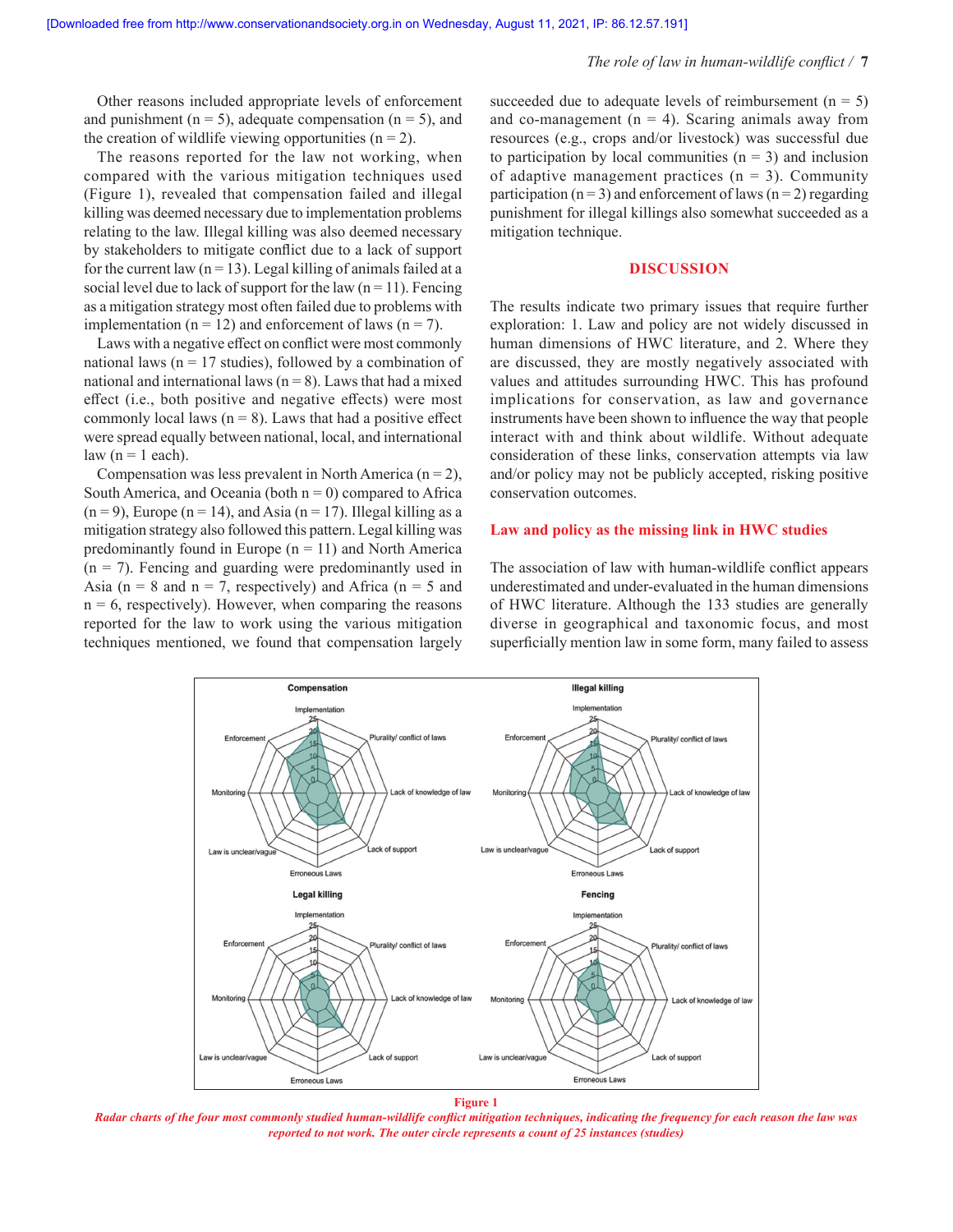what role law may have in mitigating or exacerbating HWC. It is also worth noting that the 133 selected articles which mention law in some way represent a small proportion of the overall literature relating to HWC (e.g., Ravenelle and Nyhus (2017) found 288 articles relating to HWC compensation alone), which emphasises how little consideration law is given in this field.

Due to our keyword search, most studies mentioned law directly (90%) and therefore the inference may be made that the connection between the human dimensions research and the law is a prevalent topic. This would not be surprising, given that the nature of the conflict itself demands a legal and/or policy response. However, further analysis of how law and/or policy is discussed in these studies shows only superficial recognition of the depth of the connection, such that the number of papers that directly discuss law and/or policy and its connection to attitudes and values towards wildlife is significantly less. Only 52% of papers mentioned a specific law or policy and, in many of those instances, the connection between HWC and the law or policy was not stated or was tenuous. For example, the law was discussed where the wildlife concerned was threatened or protected, even when that status had little bearing on the research conducted or the conflict itself (e.g. Randriamamonjy et al. 2015), or to provide contextual relevance to the conflict or study (e.g. Silva-Andrade et al. 2016).

These results could imply that researchers within the human dimensions of HWC do not view law and policy as factors influencing values and attitudes surrounding the conflict, but instead view law and policy as an outcome. This is problematic for conservation outcomes because law may alter values and attitudes towards conservation of problem species (as discussed below). Therefore, there should be greater attempts to include law when considering social science with the conservation field, and not as a final outcome of other related studies. Another potential reason for the lack of discussion of law and policy is that researchers in this space may not be trained in law and policy analysis and therefore, do not view law as a social science issue that requires assessment. This requires further education and broader collaboration on the part of conservation social scientists.

## **Law and policy as a negative factor**

It is clear from our review that law and policy can be a key factor in shaping attitudes around HWC. For example, Rohini et al. (2017) found the implementation of stringent wildlife laws created fear. Treves et al. (2013) found that laws around public hunting and lethal control of wolves were associated with diminished individual tolerance for wolves. Mouro and Castro (2017) demonstrate that a discrepancy between what the law prescribes and what the community approves of can make a person act against the law or delay action in compliance with the law. The regulatory context in which HWC is situated is complex. The 'law' is sometimes expressive (reflecting and institutionalising shared social values), and sometimes facilitative (defining the boundaries within which those values might be deliberated upon) (Morgan and Yeung 2007). As our review shows, the law also traverses local, national, and international legal instruments, each of which may be more or less legitimate in the eyes of a regulated community, and can be regressive if it conflicts with shared social values and encourages or perpetuates conflict.

The emphasis on the negative interaction between law and HWC in some of the studies may indicate that the substance of the law – the values which it institutionalises – genuinely can have, and overwhelmingly have had, a negative effect on the resolution of HWC. This is different from the procedural aspects of law, such as the way that compensation schemes operate, which also appear to have negative consequences for human-wildlife conflict but are more readily addressed. However, an alternative explanation could be that this type of research is overwhelmingly focused on the negative impacts, while positive representations of the law and positive conflict outcomes are not highlighted. For example, the majority of HWC articles identified in a review by Bhatia et al. (2020) focussed on negative conflict interactions, while just 8% focussed on neutral interactions and 2% on coexistence. The reason for this emphasis may stem from the main goal of much HWC work, which has historically been to protect threatened wildlife from anthropogenic threats (Pooley et al. 2017). This framing limits opportunities and biases understanding of the relationship between people and nature (Bhatia et al. 2020, Pooley et al. 2020). Further, researcher expertise may lie elsewhere and they may lack the experience to grapple with the complexities of the local law and policy. The result is that the actual impact of law and policy is not considered during data collection and interpretation of the results.

Where the connection between law, policy, and conflict was clearer, law and/or policy overwhelmingly had a negative effect on situations of HWC, such that it caused, prolonged, or exacerbated the conflict. There appears to be several key reasons why this is the case. First, implementing laws and policies around human-wildlife conflict was rarely viewed as an easy or efficient process. This was particularly so with policies around compensation, where bureaucratic processes, minimal payments, and difficulty in obtaining payments were noted. This is consistent with previous research outlining the effectiveness of compensation schemes in instances of conflict (e.g. Ravenelle and Nyhus, 2017).

Second, laws and policies struggle to adapt to differing values and attitudes held in different types of conflicts. For example, lack of enforcement of laws was an issue because laws prohibiting unauthorised killing were not enforced, whilst conversely, illegal killing was considered necessary in other conflicts because other laws to prevent conflict were inappropriately implemented. The negative associations are very diverse and one negative impact in a particular conflict may be seen as a positive in another. This is supportive of the literature that emphasises the unique nature of each conflict (e.g. Goodale et al. 2015), and IPBES' finding that local conceptualisation of conservation may differ from external paradigms (IPBES 2019). This lack of adaptability, and the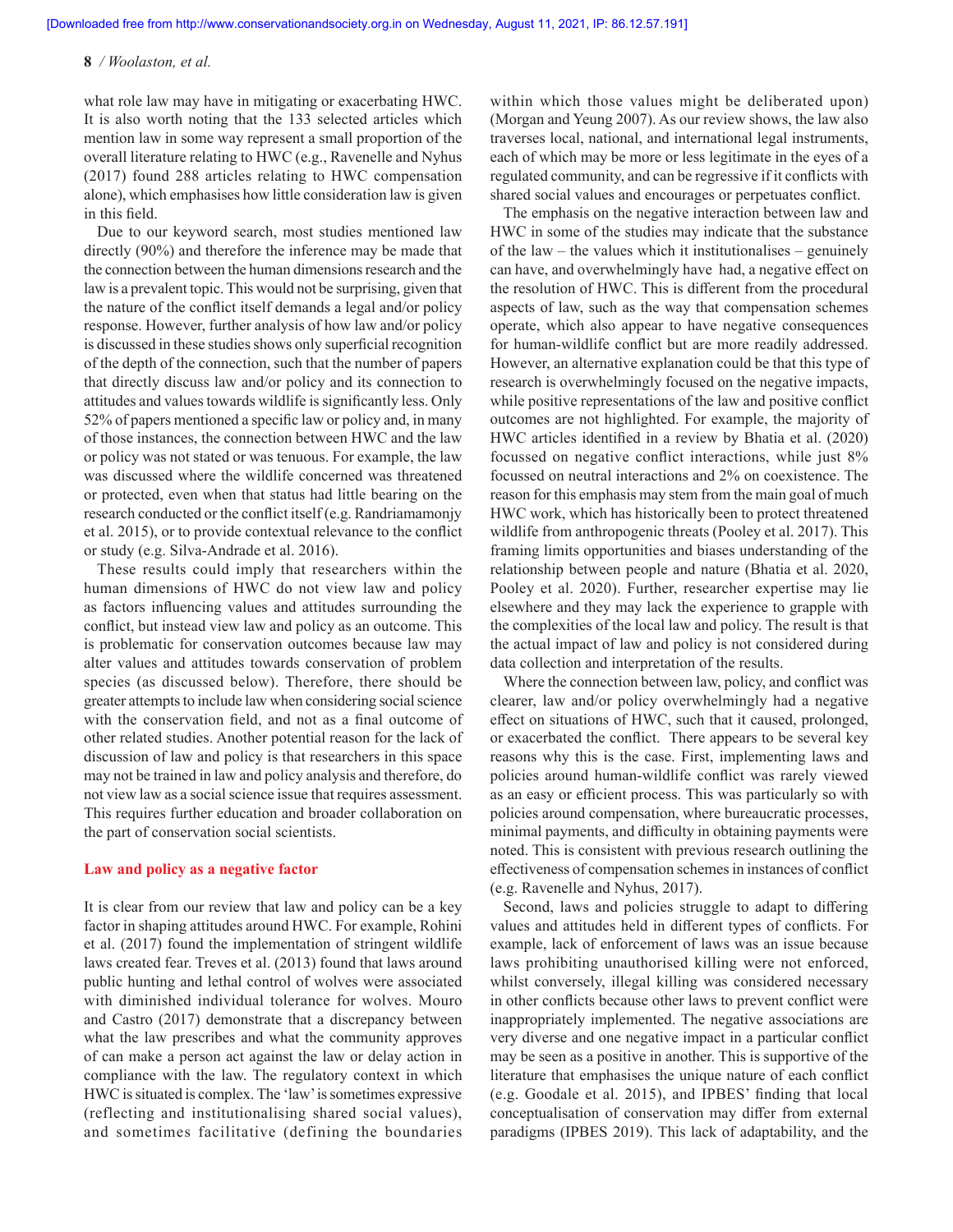need for it, was also demonstrated by the papers that indicated a positive association between law and HWC, particularly those that lauded flexibility in management via adaptive practices. For example, in Norway, goose-farmer conflict was successfully managed via policy that offered stakeholders ongoing dialogue with managers, with the result that practices were moderated and adapted to local conditions (Eythórsson 2017; Tuvendal et al. 2015). Adaptive co-management also led to successful outcomes in seal-fisheries conflict in Scotland (Butler 2015).

One possible explanation for the association between law and negative outcomes is that law and policymakers are not considering human dimensions research, and attitudes and values of stakeholders, in their decision-making and legal drafting, or are not utilising the human dimensions research effectively. This is evident from two of the primary 'complaints'; lack of support for the law and general opinions that the law was erroneous or not fitted to the unique circumstances of the conflict. This has two consequences. First, in terms of substance, it means the normative content of law and policy may not reflect the perspectives and insights of those most directly affected by them. Second, in terms of procedure, implementation of law and policy may be compromised by a lack of 'buy-in' from relevant stakeholders or bylaws and policies which are poorly designed and so doomed to be ineffective. While these issues are not new and are often discussed by environmental lawyers and conservationists alike (e.g. Nagle 2009; Martin and Kennedy 2015), the way that law and policymakers utilise human dimensions research requires further exploration and empirical study.

Finally, an understanding of the law relevant to HWC in any community can only provide a partial understanding of lived experience. A classical understanding of the "law as command" risks overstating the pervasiveness of legal rules and oversimplifying the broader regulatory context within which HWC is addressed. For example, a range of regulatory actors and motivations may undermine the straightforward application of the law. Application of legal rules often involves the use of discretion by a decision-maker (e.g. a decision on whether to warn or to prosecute) and a range of non-legal factors will influence this decision. Compliance monitoring and investigation may be under-resourced, with a lack of enforcement officials and appropriate training. Transparency around enforcement action, with no explanation of why action was or was not taken, may also be lacking. While suggestive of further areas for research, these matters form a substantial body of scholarship that crosses a range of legal and policy sub-disciplines and go beyond the scope of this review (see for example M'Gonigle 2013; Colvin 2016; Kotchen 2020). However, the lack of significant empirical research in law journals, with the majority in conservation biology and environmental science, such as *Oryx*, *Plos One* and *Human Dimensions of Wildlife*, is notable. This focus in the sciences and environmental social sciences is indicative of those discipline's concerns with the application of the laws, rather than the substance of the laws themselves, and is

broadly consistent with a focus on the procedural dimensions of the law rather than their substantive or normative content. It is possible that law was too narrowly understood, both by participants in the studies and the researchers.

#### **Broader HWC research trends**

The sources of law discussed in the studies is decidedly Western. For example, only 15 studies referred to customary law, with greater emphasis placed on national and international laws and policies (the latter likely influenced by the number of international laws and policies in the EU concerning wildlife). As a result, the effect that traditional customary and tribal law may have on conflict remains comparatively untested, although research suggests a greater link between those types of law and positive conflict outcomes (e.g. Ango et al. 2017). Further, a link between colonial laws and the removal of collaborative customary laws and exacerbations of conflict is likely (Goldstein 2005), while IPBES suggests that changes in conservation values include the abandonment and erosion of indigenous local knowledge and traditions (IPBES 2019). While beyond the scope of this article, these factors are an important area for future research. The comparative lack of engagement with customary law (although we note that this may be because it is not recognised as 'law' and may not be discussed using legal terms); emphasis on science over societal considerations (such as values and the role of institutions); and complaints about the effectiveness of law/policy collectively suggest broader governance failures.

## **CONCLUSION**

The implications of our review suggest that law and policy and HWC research operate as separate spheres, with only peripheral consideration of the other. The task of understanding the 'human side' of conflict is predominately undertaken by the environmental and biological sciences, and consideration of the effect of law as an institution is minimal. Although the human dimensions research is intended to shape management policies, it is not translating to the legal literature. While the precise reason for this gap is a question for future research, the gap itself has potentially serious implications for wildlife conservation. This is because the institutional influence of law and policy can shift local practice and willingness to act with a conservation ethic in situations of conflict, potentially resulting in higher biodiversity losses.

## **SUPPORTING INFORMATION**

The PRISMA reporting diagram (Figure S1), the map of the geographic distribution of study locations (Figure S2), the summary figure of the main HWC types (Figure S3), the list of 133 reviewed articles (List S1), the details of the geographic and thematic trends analysed (Table S1) and the specific laws mentioned in the review articles (Table S2) are available online. The authors are solely responsible for the content and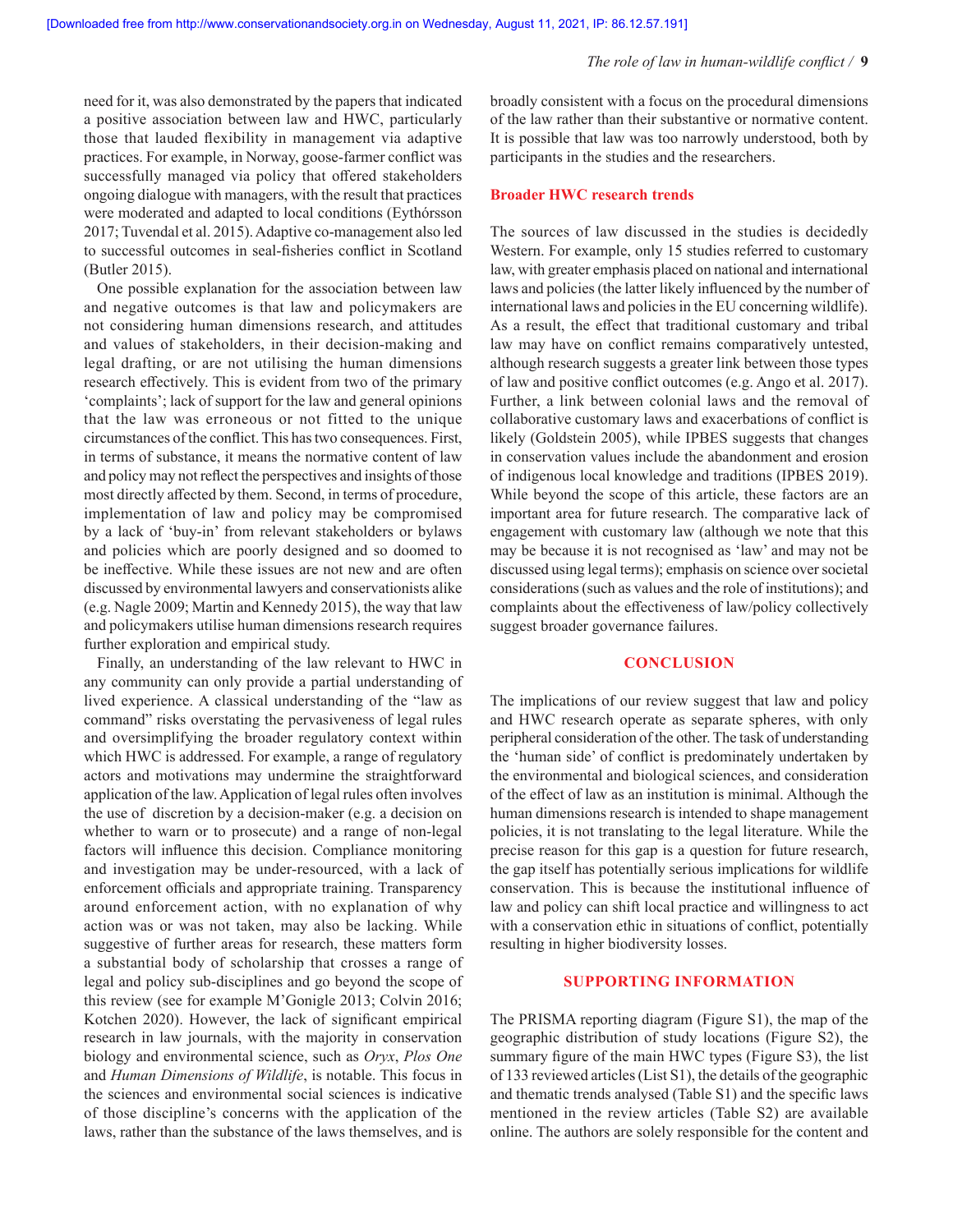functionality of these materials. Queries should be directed to the corresponding author.

## **FUNDING SOURCES**

This research did not receive any specific grant from funding agencies in the public, commercial, or not-for-profit sectors.

## **AUTHOR CONTRIBUTION STATEMENT**

All authors contributed equally to the concept, methodology, data analysis, and final manuscript.

## **ACKNOWLEDGEMENTS**

We would like to thank the Law Futures Centre, Griffith University, for providing funding support for this project. We also give our heartfelt thanks to the anonymous reviewers for the time and effort they spent on providing helpful comments.

## **CONFLICT OF INTEREST DECLARATION**

None of the authors have any affiliation with, or financial interest in, the subject of this paper.

## **RESEARCH ETHICS AND DATA**

Ethics approval was not required for this paper. The raw data are available by request from the corresponding author.

#### **REFERENCES**

- Adams, W.M., and M. Mulligan. 2003. *Decolonizing nature: strategies for conservation in a Post-Colonial Era*. Sterling, VA: Earthscan Publications.
- Akers, R.L. 1965. Toward a comparative definition of law. *Journal of Criminal Law Criminology & Police Science* 56: 301
- Ango, T.G., L. Börjeson, and F. Senbeta. 2017. Crop raiding by wild mammals in Ethiopia: impacts on the livelihoods of smallholders in an agriculture-forest mosaic landscape. *ORYX* 51(3): 527.
- Bhatia, S., S.M. Redpath, K. Suryawanshi, and C. Mishra. 2017. The relationship between religion and attitudes toward large carnivores in Northern India? *Human Dimensions of Wildlife* 22(1): 30.
- Bhatia, S., S.M. Redpath, K. Suryawanshi, and C. Mishra. 2020. Beyond conflict: exploring the spectrum of human–wildlife interactions and their underlying mechanisms. *Oryx 54*(5): 621-628.
- Bruskotter J.T, A. Singh, D.C. Fulton, and K Slagle. 2015. Assessing tolerance for wildlife: clarifying relations between concepts and measures. *Human Dimensions of Wildlife* 20: 255– 270.
- Butler, J.R.A., J.C. Young, I.A.G. McMyn, B. Leyshon, I.M. Graham, I. Walker, J.M. Baxter, J. Dodd and C. Warburton. 2015. Evaluating adaptive comanagement as conservation conflict resolution: learning from seals and salmon. *Journal of Environmental Management* 160: 212-225.
- Carter, N.H., J.D.C. Linnell. 2016. Co-adaptation is key to coexisting with carnivores. *Trends in Ecolovy & Evolution* 31.8: 575-578.
- Colvin, R.M., Bradd Witt, G. and Lacey, J. 2016. Approaches to identifying stakeholders in environment management: insights from practitioners to go beyond the 'usual suspects'. *Land Use Policy* 52: 266-276.
- Conover, M.R. 2002. *Resolving human-wildlife conflicts: the science of wildlife damage management.* Boca Raton, Fla: Lewis Publishers.
- Couzens, E. 2014. *Whales and elephants in international conservation law and politics : a comparative study.* New York: Routledge.
- D'Anna, G., T.G. Fernandez, C. Pipitone, G. Garofalo, and F. Badalamenti. 2016. Governance analysis in the Egadi Islands Marine Protected Area: a Mediterranean case study. *Marine Policy* 71: 301-309.
- DeMotts, R., and P. Hoon. 2012. Whose elephants? Conserving, compensating, and competing in Northern Botswana. *Society & Natural Resources* 25(9): 837.
- Dickman, A.J. 2010. Complexities of conflict: The importance of considering social factors for effectively eesolving human-wildlife conflict. *Animal Conservation* 13(5): 458-466.
- Dickman, A.J., L. Hazzah, C. Carbone, and S.M. Durant. 2014. Carnivores, culture and 'contagious conflict': multiple factors influence perceived problems with carnivores in Tanzania's Ruaha landscape. *Biological Conservation* 178: 19-27.
- Dixon, A.B., A. Hailu, T. Semu, and L. Taffa. 2009. Local responses to marginalisation: human-wildlife conflict in Ethiopia's wetlands. *Geography* 94(1): 38.
- Dondina, O., A. Meriggi, V. Dagradi, M. Perversi, and P. Milanesi. 2015. Wolf predation on livestock in an area of Northern Italy and prediction of damage risk. *Ethology Ecology & Evolution* 27(2): 200.
- Dorresteijn, I., A.I. Milcu, J. Leventon, J. Hanspach, and J. Fischer. 2016. Social factors mediating human-carnivore coexistence: understanding thematic strands influencing coexistence in Central Romania. *AMBIO* 45(4): 490-500.
- Eklund, A., J.V. López-Bao, M. Tourani, G. Chapron, and J. Frank. 2017. Limited evidence on the effectiveness of interventions to reduce livestock predation by large carnivores. *Scientific Reports* 7: 2097.
- Eriksson, M., F. Samhällsvetenskapliga, U. Umeå, and I. Statsvetenskapliga. 2016. Rurality and collective attitude effects on wolf policy. *Sustainability* (Switzerland): 8(8), 711.
- Espinosa, S., and S.K. Jacobson. 2012. Human-wildlife conflict and environmental education: evaluating a community program to protect the Andean Bear in Ecuador. *The Journal of Environmental Education* 43(1): 55-65.
- Eythórsson, E., I.M. Tombre, and J. Madsen. 2017. Goose management schemes to resolve conflicts with agriculture: theory, practice and effects. *AMBIO* 46(S2): 231-240.
- Fentaw, T., and J. Duba. 2017. Human-wildlife conflict among the pastoral communities of Southern Rangelands of Ethiopia: the case of Yabello Protected Area. Journal of *International Wildlife Law & Policy* 20(2): 198-206.
- Gandiwa, E. 2011. Preliminary assessment of illegal hunting by communities adjacent to the northern Gonarezhou National Park, Zimbabwe. *Tropical Conservation Science* 4(4) 445-467.
- Goldstein, G. 2005. The legal system and wildlife conservation: history and the law's effect on indigenous people and community conservation in Tanzania. *Georgetown International Environmental Law Review* 17(3): 481-515.
- Goodale, K., G.J. Parsons, and K. Sherren. 2015. The nature of the nuisance -damage or threat- determines how perceived monetary costs and cultural benefits influence famer tolerance of wildlife. *Diversity* 7(3): 318-341.
- Gurung, B., K.C. Nelson, and J.L.D. Smith. 2009. Impact of grazing restrictions on livestock composition and husbandry practices in Madi Valley, Chitwan National Park, Nepal. *Environmental Conservation* 36(4): 338-347.
- Hazzah, L., S. Dolrenry, D. Kaplan, L. Frank. 2013. The influences of park access during drought on attitudes toward wildife and lion killing behaviour in Maasailand, Kenya. *Environmental Conservation* 40.3: 266-276.
- Harihar, A., M. Ghosh-Harihar, and D.C. MacMillan. 2014. Human resettlement and tiger conservation – Socio-economic assessment of pastoralists reveals a rare conservation opportunity in a human-dominated landscape. *Biological Conservation* 169, 167-175.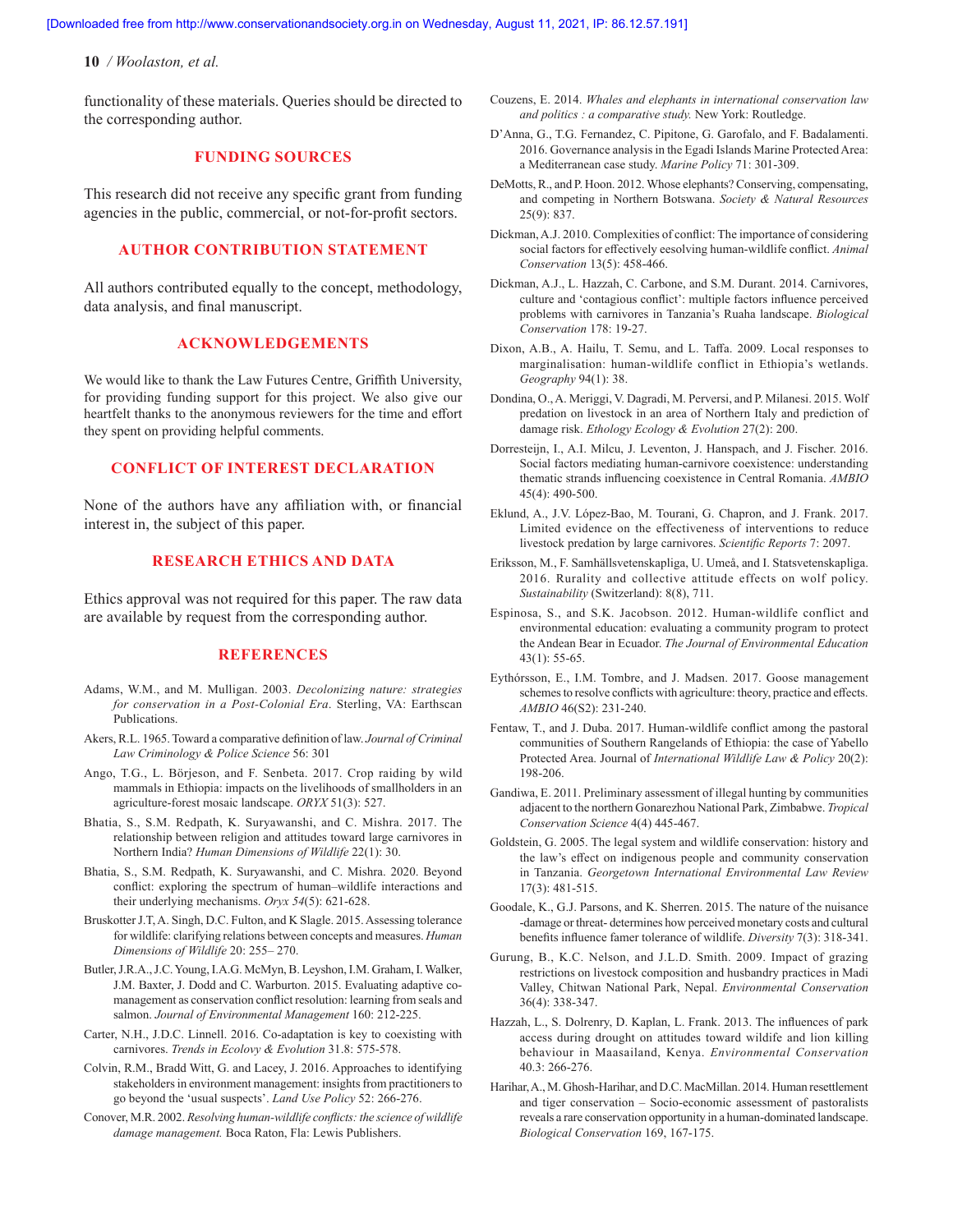#### *The role of law in human-wildlife conflict /* **11**

- Harihar, A., D. Veríssimo, and D.C. MacMillan. 2015. Beyond compensation: integrating local communities' livelihood choices in large carnivore conservation. *Global Environmental Change* 33: 122-130.
- Heeren, A., G. Karns, J. Bruskotter, E. Toman, R. Wilson, and H. Szarek. 2017. Expert judgment and uncertainty regarding the protection of imperilled species. *Conservation Biology* 31:657-665.
- Heikkinen, H.I., O. Moilanen, M. Nuttall, and S. Sarkki. 2011. Managing predators, managing reindeer: contested conceptions of predator policies in Finland's southeast reindeer herding area. *Polar Record* 47(3): 218-230.
- Hill, C.M. 2015. Perspectives of "conflict" at the wildlife–agriculture boundary: 10 years on. *Human Dimensions of Wildlife* 20(4): 296-301.
- Inskip, C., and A. Zimmermann. 2009. Human-felid conflict: a review of patterns and priorities worldwide. *Oryx* 43:18-34.
- IPBES. 2019. *Global assessment report on biodiversity and ecosystem services of the Intergovernmental Science-Policy Platform on Biodiversity and Ecosystem Services.* Paris, France: IPBES Secretariat.
- IUCN. 2005. Benefits beyond boundaries. Proceedings of the Vth IUCN World Parks Congress: IUCN, Gland, Switzerland and Cambridge, UK.
- Kaltenborn, B.P., J.W. Nyahongo, and K.M. Tingstad. 2005. The nature of hunting around the Western Corridor of Serengeti National Park, Tanzania. *European Journal of Wildlife Research* 51(4): 213-222.
- Kansky, R., and A.T. Knight. 2014. Key factors driving attitudes towards large mammals in conflict with humans. *Biological Conservation* 179: 93-105.
- Kotchen, M.J. and Segerson. K., 2020. The use of group-level approaches to environmental and natural resource management. *Review of Environmental Economics and Policy* 14.2:173-193.
- Lute, M.L., N.H. Carter, J.V. López-Bao, and J.D.C. Linnell. 2018. Conservation professionals agree on challenges to coexisting with large carnivores but not on solutions. *Biological Conservation* 218: 223.
- MacKenzie, C.A., J. Salerno, J. Hartter, C.A. Chapman, R. Reyna, D.M. Tumusiime, and M. Drake. 2017. Changing perceptions of protected area benefits and problems around Kibale National Park, Uganda. *Journal of Environmental Management* 200, 217-228.
- Maikhuri, R.K., S. Nautiyal, K.S. Rao, K. Chandrasekhar, R. Gavali, and K.G. Saxena. 2000. Analysis and resolution of protected area-people conflicts in Nanda Devi Biosphere Reserve, India. *Environmental Conservation* 27(1): 43-53.
- Maikhuri, R.K., S. Nautiyal, K.S. Rao, K., and K.G. Saxena. 2001. Conservation policy–people conflicts: a case study from Nanda Devi Biosphere Reserve (a World Heritage Site), India. *Forest Policy and Economics* 2(3), 355-365.
- Margulies, J.D. 2018. The conservation ideological state apparatus. *Conservation and Society* 16(2), 181-192.
- Martin, P. and A. Kennedy (Eds). 2015. *Implementing environmental law.*  IUCN Academy of Environmental Law Series, Edward Elgar Publishing.
- Mathur, N. 2014. The reign of terror of the big cat: bureaucracy and the mediation of social times in the Indian Himalaya. *Journal of the Royal Anthropological Institute*, 20, 148-165.
- McBeath, J. 2004. Management of the commons for biodiversity: lessons from the North Pacific. *Marine Policy* 28(6): 523-539.
- McKay, J.E., F.A.V. St John, A. Harihar, D. Martyr, N. Leader-Williams, B. Milliyanawati, and M. Linkie. 2018. Tolerating tigers: gaining local and spiritual perspectives on human-tiger interactions in Sumatra through rural community interviews. *PLOS ONE* 13(11): e0201447.
- M'Gonigle, M. and Takeda, L. 2013. The liberal limits of Environmental Law: a green legal critique. *Pace Environmental Law Review* 30;1005-1115.
- Morgan. B., K. Yeung. 2007. *An introduction to law and regulation: text and materials.* Cambridge University Press.
- Mouro, C., and P. Castro. 2017. Talking in defence of species conservation: the role of laws and community norms conflicts across stages of a communicative action. *Psychology* 8(3): 354-374.
- Nagle, J.C. 2009. The effectiveness of biodiversity law. *Journal of Land Use & Environmental Law*. 24, 203.
- Noga, S.R., O.D. Kolawole, O.T. Thakadu, and G.S. Masunga. 2018. 'Wildlife officials only care about animals': farmers' perceptions of a ministry-based extension delivery system in mitigating human-wildlife conflicts in the Okavango Delta, Botswana. *Journal of Rural Studies* 61: 216.
- Nakazawa. M. 2018. Package 'fmsb'. Functions for medical statistics book with some demographic data. R package version 0.6.3. https://CRAN.Rproject.org/package=fmsb
- O'Rourke, E. 2014. The reintroduction of the white-tailed sea eagle to Ireland: People and wildlife. *Land Use Policy* 38: 129-137.
- Ostrom, E. 1990. *Governing the commons. The evolution of institutions for collective action.* New York: Cambridge University Press.
- Ostrom, E. 2005. *Understanding institutional diversity*. Princeton and Oxford: Princeton University Press.
- Peterson, M.N., Birckhead, J.L., Leong, K., Peterson, M.J., and T.R. Peterson. 2010. Rearticulating the myth of human–wildlife conflict. *Conservation Letters 3*: 74-82.
- Pickering, C., and J. Byrne. 2014. The benefits of publishing systematic quantitative literature reviews for PhD candidates and other early-career researchers. *Higher Education Research & Development* 33: 534-548.
- Pohja-Mykrä, M., and S. Kurki. 2014. Strong community support for illegal killing challenges wolf management. *European Journal of Wildlife Research* 60(5): 759.
- Pooley, S., Barua, M., Beinart, W., Dickman, A., Holmes, G., Lorimer, J., Loveridge, A., Macdonald, D., Marvin, G., Redpath, S., Sillero-Zubiri, C., Zimmermann, A. and E. Milner-Gulland. (2017), An interdisciplinary review of current and future approaches to improving human–predator relations. *Conservation Biology* 31: 513-523.
- Pooley, S., Bhatia, S., and A. Vasava, 2020. Rethinking the study of humanwildlife coexistence. *Conservation Biology*
- Pullin, A.S., and T.M. Knight. 2009. Doing more good than harm–Building an evidence-base for conservation and environmental management. *Biological Conservation* 142: 931-934.
- Pullin, A.S., and G.B. Stewart. 2006. Guidelines for systematic review in conservation and environmental management. *Conservation Biology* 20: 1647–1656.
- Rai, N. D., T.A. Benjaminsen, S. Krishnan, and C. Madegowda. (2019). Political ecology of tiger conservation in India: adverse effects of banning customary practices in a protected area. *Singapore Journal of Tropical Geography* 40(1), 124-139.
- Randriamamonjy, V.C., A. Keane, H.J. Razafimanahaka, R.K.B. Jenkins, and J.P.G Jones. 2015. Consumption of bushmeat around a major mine, and matched communities, in Madagascar. *Biological Conservation* 186, 35-43.
- Ravenelle, J., and P. Nyhus. 2017. Global patterns and trends in human-wildlife conflict compensation. *Conservation Biology* 31(6): 1247.
- Redpath, S.M., R.J. Gutierrez, K.A. Wood, J.C. Young, editors. 2015. *Conflicts in conservation: navigating towards solutions.* Cambridge University Press, Cambridge, United Kingdom.
- Risvoll, C., G.E. Fedreheim, D. Galafassi, U. Stockholms, and F. Naturvetenskapliga. 2016. Trade-offs in pastoral governance in Norway: challenges for biodiversity and adaptation. *Pastoralism* 6(1): 1-15.
- Rohini, C.K., T. Aravindan, A. Das, K. Sakthidas, and P.A. Vinayan. 2017. Peoples' attitude towards wildlife conservation in Kerala part of the Western Ghats, India. *International Journal of Conservation Science* 8(2): 269-280.
- Seifu, M., and F. Beyene. 2014. Local livelihoods and institutions in managing wildlife ecosystems: the case of babile elephant sanctuary in Ethiopia. *Journal for Nature Conservation* 22(6): 559.
- Silva-Andrade, H.L., L. Pires de Andrade, L.S. Muniz, W.R. Telino-Junior, U.P. Albuquerque, and R.M. Lyra-Neves. 2016. Do farmers using conventional and non-conventional systems of agriculture have different perceptions